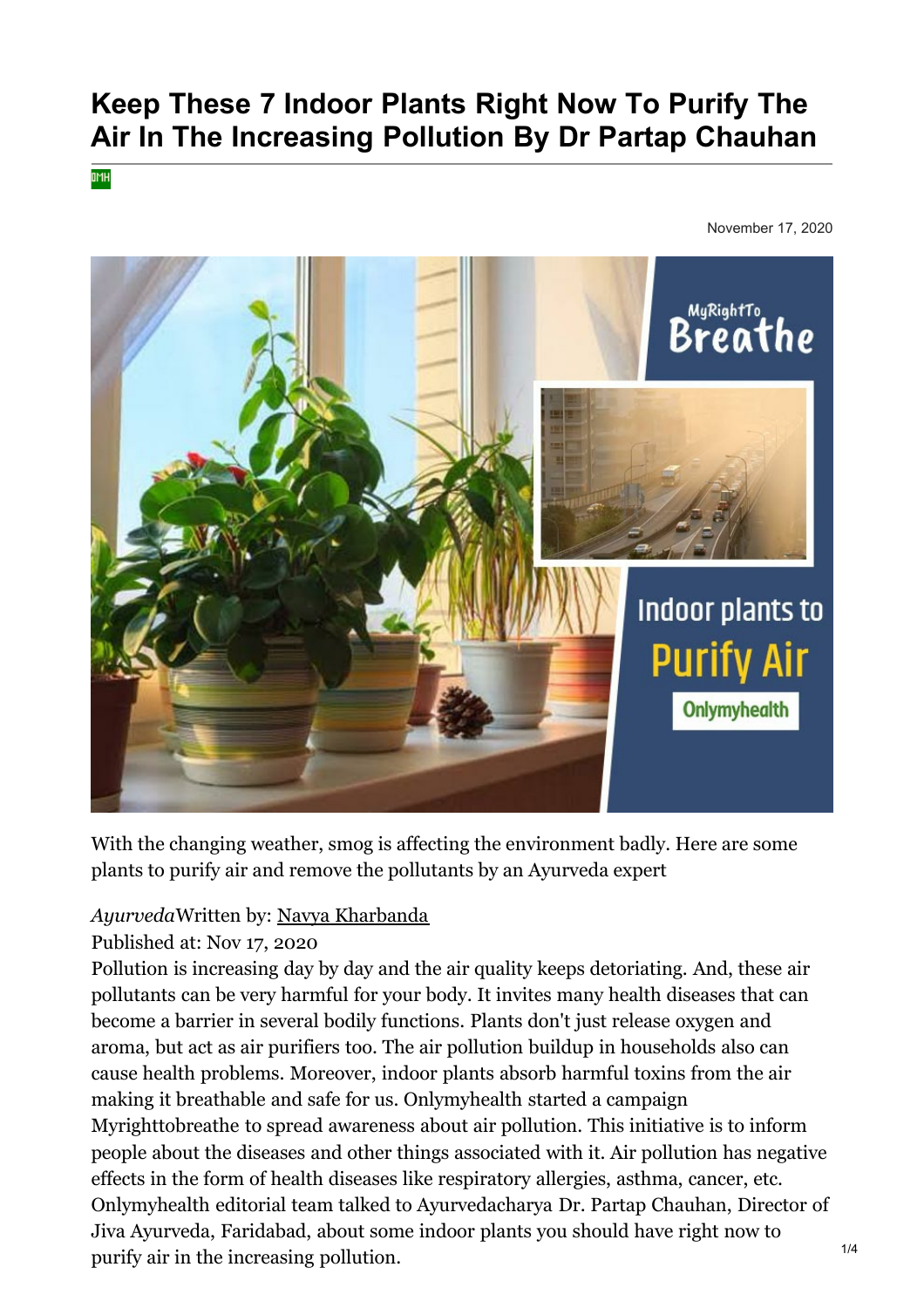[As per D](https://vdo.ai/)r. Partap Chauhan, there are many plants that are easily available in the market and can be induced in an indoor setting to deal with pollution. These plants comparitively produce more oxygen and help in reducing pollution. Some even think that plants are a mood booster and reduce stress. Here are some indoor plants that help in combating air pollution:

### **1. Money plant**



Money plants also have the ability to clear air toxins like Benzene, formaldehyde, Carbon Monoxide, and xylene. It's a belief that having a money plant at home can surround us with positive vibes. You can even have it in your balcony as it is a pretty climbing plant. Money plant is also preferred by many people as a natural replacement of an indoor air purifier.

#### **2. Areca Palms**

Areca Palms is a small plant from Madagascar that is easier to grow outdoors, but can be [planted at home](https://www.onlymyhealth.com/cooling-houseplants-to-keep-the-room-cool-1592290699) too. For this, you need to have a bright light to keep good growth and nourishment. It looks great as a home decor plant and it needs plenty of water to survive. They are tall and help in eradicating air pollutants like benzene, carbon monoxide, formaldehyde, trichloroethylene and xylene.

#### **3. Bamboo Palms**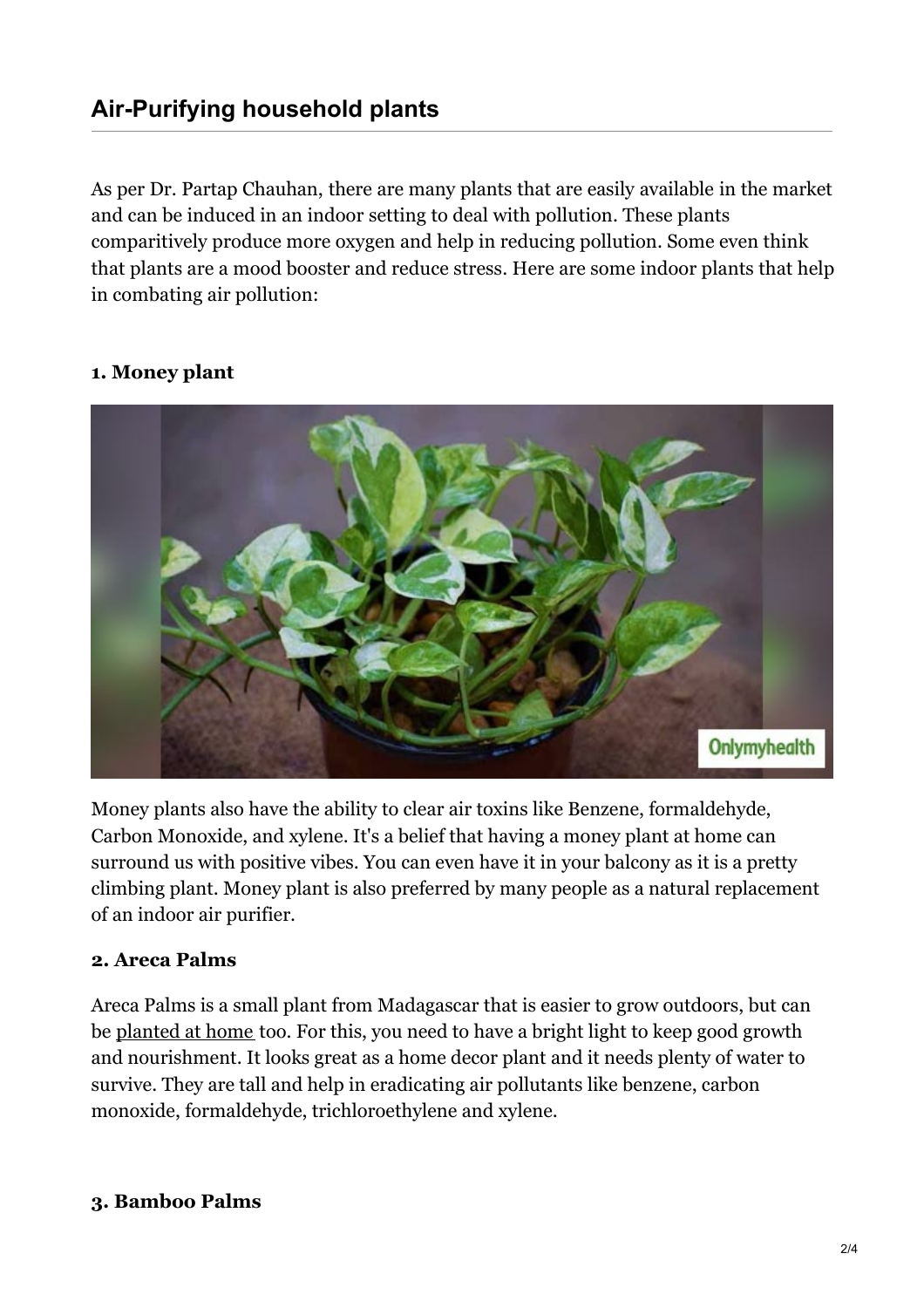This type of plant requires extra care and attention. Bamboo palms are very beautiful and they grow and become very huge. These are beneficial in absorbing harmful air toxins like benzene, trichloroethylene and formaldehyde to make it clean and safe for your body. In addition, bamboo palms even pump moisture in the air.



## **4. Aloe Vera**

Another indoor plant that plays the role of an air purifier is aloe Vera. Aloe Vera is also used for many other purposes like skin routine, hair care and can even be consumed for several other health benefits. They are easy to grow and are planted by most of the population. Aloe Vera has air cleaning properties present in it. It even looks attractive when planted in a room.

# **5. Snake plant**

Dr. Partap also suggested to pot snake plants at home right away to purify the air from the increasing pollution. They are the most beneficial at night, as at that time, snake plants have the ability to convert carbon dioxide (CO2) into oxygen (O2). It does not expect proper gardening but it one of the best natural indoor air purifiers.

# **6. Spider plant**

It is known to absorb and dissolve air pollutants in the air such as carbon dioxide and carbon monoxide. Spider plants are also called air plants. These plants grow quickly and look amazing on home decor like in hanging baskets and coloured pots. Sometimes, they even produce beautiful white flowers. Moreover, spider plants have more than 200 species and many of them don't even demand the same amount of care and attention.